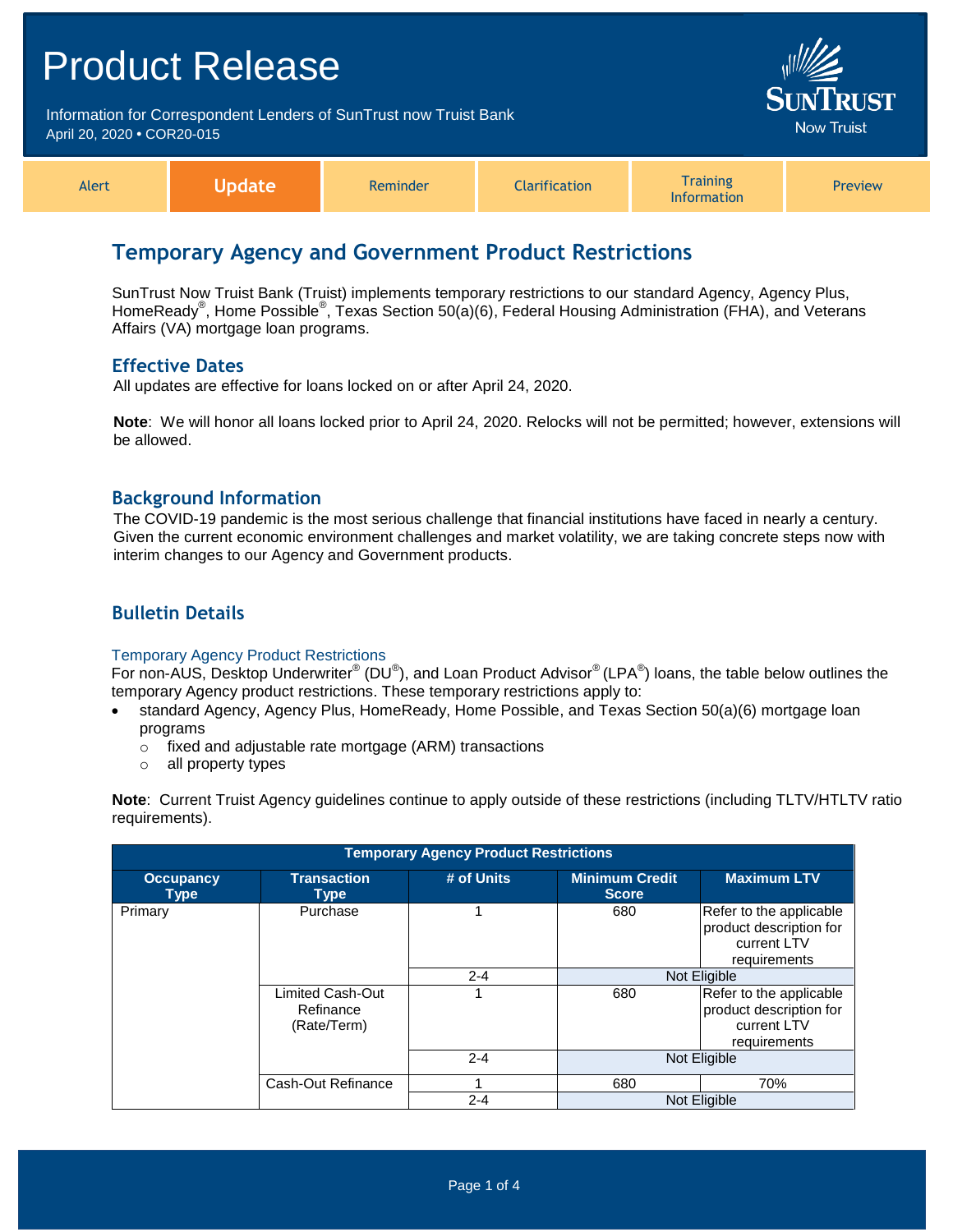Information for Correspondent Lenders of SunTrust now Truist Bank April 20, 2020 **•** COR20-015



# **Bulletin Details, continued**

### Temporary Agency Product Restrictions, continued

| <b>Temporary Agency Product Restrictions</b> |                                                                                              |                                                                                                                                               |                                       |                                                                                             |
|----------------------------------------------|----------------------------------------------------------------------------------------------|-----------------------------------------------------------------------------------------------------------------------------------------------|---------------------------------------|---------------------------------------------------------------------------------------------|
| <b>Occupancy</b><br>Type                     | <b>Transaction</b><br>Type                                                                   | # of Units                                                                                                                                    | <b>Minimum Credit</b><br><b>Score</b> | <b>Maximum LTV</b>                                                                          |
| Second Home                                  | Purchase                                                                                     |                                                                                                                                               | 680                                   | 70%                                                                                         |
|                                              | Limited Cash-Out<br>Refinance<br>(Rate/Term)<br>Limited Cash-Out<br>Refinance<br>(Rate/Term) | Available for<br>hBBT*/hST*/Truist -<br>to - Truist Rate/Term<br>Refinance<br>Available when the<br>existing lender is not<br>hBBT/hST/Truist | 680<br>680                            | Refer to the<br>applicable product<br>description for<br>current LTV<br>requirements<br>70% |
|                                              | Cash-Out Refinance                                                                           |                                                                                                                                               | Not Eligible                          |                                                                                             |
| <b>Investment Property</b>                   | Not Eligible                                                                                 |                                                                                                                                               |                                       |                                                                                             |
| *hBBT refers to BB&T now Truist              |                                                                                              |                                                                                                                                               |                                       |                                                                                             |
| *hST refers to SunTrust now Truist           |                                                                                              |                                                                                                                                               |                                       |                                                                                             |

### Temporary Government Product Restrictions

- For FHA loans, the table below outlines the temporary product restrictions. These temporary restrictions apply
	- to:
		- o conforming and jumbo
	- $\circ$  owner occupied, HUD-Approved secondary residence, and investment
	- o fixed and ARM
	- o all property types

**Note**: Current Truist FHA guidelines continue to apply outside of these restrictions (including TLTV/HTLTV ratio requirements).

#### **Purchase Transactions**

| <b>Temporary FHA Product Restrictions</b> |                 |                                              |                                       |                                         |
|-------------------------------------------|-----------------|----------------------------------------------|---------------------------------------|-----------------------------------------|
| <b>Occupancy</b>                          | Number of Units | <b>LTV</b>                                   | <b>Minimum Credit</b><br><b>Score</b> | <b>Maximum Debt-to</b><br><b>Income</b> |
| <b>Owner Occupied</b>                     |                 | Refer to FHA<br>guidelines for LTV<br>limits | 680                                   | 50%                                     |
|                                           | $2 - 4$         |                                              | Not Eligible                          |                                         |
| HUD-Approved                              |                 | 70%                                          | 680                                   | 50%                                     |
| Secondary Residence                       | $2 - 4$         |                                              | Not Eligible                          |                                         |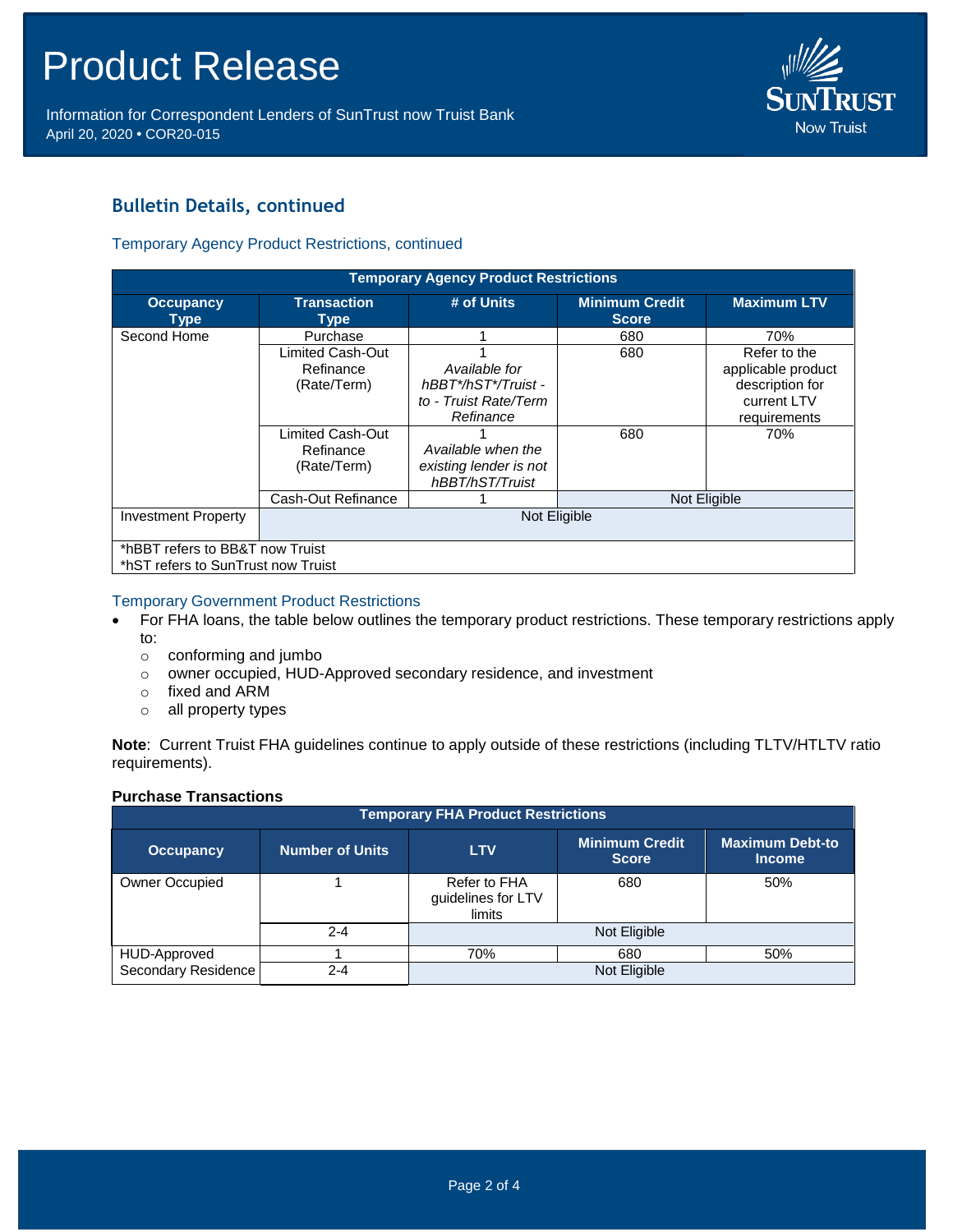Information for Correspondent Lenders of SunTrust now Truist Bank April 20, 2020 **•** COR20-015



# **Bulletin Details, continued**

# Temporary Government Product Restrictions, continued

#### **Refinance Transactions**

| <b>Temporary FHA Product Restrictions</b>            |                                                                 |                                                                                                                           |                                              |                                       |                                              |
|------------------------------------------------------|-----------------------------------------------------------------|---------------------------------------------------------------------------------------------------------------------------|----------------------------------------------|---------------------------------------|----------------------------------------------|
| <b>Type of</b><br><b>Refinance</b>                   | <b>Occupancy</b>                                                | <b>Number of Units</b>                                                                                                    | <b>LTV/CLTV</b>                              | <b>Minimum Credit</b><br><b>Score</b> | <b>Maximum Debt-</b><br>to-Income            |
| No Cash Out/<br>Rate-Term<br>Refinance               | Owner Occupied                                                  | 1<br>Available when<br>the existing lender<br>is not<br>hBBT/hST/Truist                                                   | Refer to FHA<br>guidelines for LTV<br>limits | 680                                   | 50%                                          |
|                                                      | <b>HUD Approved</b><br>Secondary<br>Residence                   | Available when<br>the existing lender<br>is not<br>hBBT/hST/Truist<br>1<br>Available for<br>hBBT/hST/Truist-<br>to-Truist | 70%                                          | 680                                   | 50%                                          |
|                                                      | Owner Occupied<br>and HUD<br>Approved<br>Secondary<br>Residence | $2 - 4$                                                                                                                   |                                              | Not Eligible                          |                                              |
| <b>Credit Qualify</b><br>Streamline<br>Refinance     | Owner Occupied<br>and HUD<br>Approved<br>Secondary              | $1 - 4$<br>Available for<br>hBBT/hST/Truist-<br>to-Truist                                                                 | N/A                                          | 680                                   | Refer to FHA<br>guidelines for DTI<br>limits |
|                                                      | Residence                                                       | $1 - 4$<br>Available when<br>the existing lender<br>is not<br>hBBT/hST/Truist                                             |                                              | Not Eligible                          |                                              |
| Non-Credit<br><b>Qualify Streamline</b><br>Refinance | Investment<br>Property                                          | $1 - 4$                                                                                                                   |                                              | Not Eligible                          |                                              |
| Cash Out                                             | Owner Occupied                                                  | 1                                                                                                                         | 70%                                          | 680                                   | 45%                                          |
| Cash Out                                             | <b>Owner Occupied</b>                                           | $2 - 4$                                                                                                                   |                                              | Not Eligible                          |                                              |